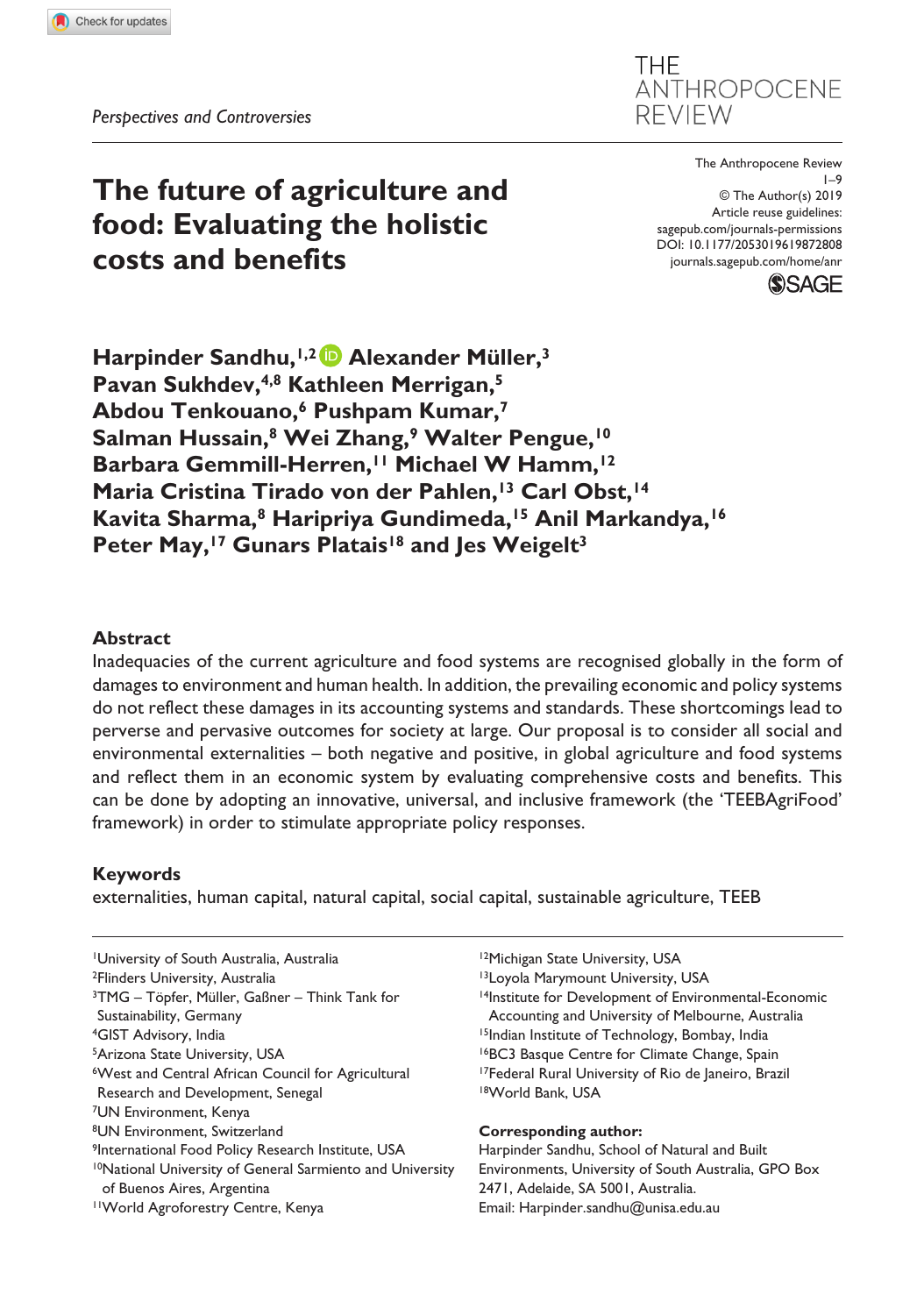Agriculture worldwide is under immense pressure to simultaneously produce enough healthy food for a growing population while minimising impacts on environment and human health, which have begun to pose increasing risks to ecosystems and society (Sukhdev, 2018; UNEP, 2016). There is thus acute need to understand the complex interdependencies and impacts of agriculture on ecosystems and economy. Globally, scientific literature in the last two decades has provided robust understanding to capture the value of natural capital, especially contribution of ecosystem services to human well-being (Daily, 1997; Costanza et al., 1997, 2014, 2017; Millennium Ecosystem Assessment (MEA), 2005; Pascual et al., 2017; The Economics of Ecosystems and Biodiversity (TEEB), 2008) and to study socioeconomic and environmental sustainability through the Coupled Human and Natural Systems (CHANS; Liu et al., 2007a, 2007b) and the telecoupling framework (Adger et al., 2009; Liu et al., 2013, 2015). These theoretical underpinnings have become the basis for several initiatives such as the Wealth Accounting and the Valuation of Ecosystem Services (WAVES) to account for natural resources into development planning led by the World Bank, the Economics of Land Degradation (ELD) initiative to understand the ELD and benefits of land and land-based ecosystems (Von Braun et al., 2013), and the Natural Capital Coalition to support business community to incorporate ecosystem services and their values into their operations ([https://](https://naturalcapitalcoalition.org/) [naturalcapitalcoalition.org/](https://naturalcapitalcoalition.org/)). However, agriculture and food sector that covers about 5 billion hectares of global surface area and contributes USD3.4 trillion to the global economy annually has not been addressed in a comprehensive manner by such global initiatives. Moreover, a quarter of the global greenhouse emissions are linked to agriculture and land use changes, and other damages arising from agriculture and the food sector are often denied or invisible to economic actors and consumers, thus impeding their being effectively addressed by public policies (TEEB, 2015). Recognising its significance, the United Nations (UN) Environment's initiative the Economics of Ecosystems and Biodiversity for Agriculture and Food (TEEBAgriFood; TEEB, 2018) has been seeking to understand the hidden links among agriculture, ecosystems and society in pursuit of making appropriate and effective policy response (Sandhu et al., 2019). It builds on the existing scientific literature and understanding of natural, social and human capital, for human well-being. Its main goal is to analyse the current 'eco-agri-food' systems holistically by using an innovative lens that addresses social and environmental concerns and reflects them in an economic and social context by evaluating the extent of otherwise unaccounted costs and benefits.

# **The current approach**

'Eco-agri-food' systems is a collective term encompassing the vast and interacting complex of ecosystems, agricultural lands, pastures, fisheries, labour, infrastructure, technology, policies, culture, traditions, and institutions (including markets and local knowledge) that are variously involved in growing, processing, distributing, and consuming food (TEEB, 2015, 2018). The current approach that evaluates agriculture and food systems is able to perceive only a part of this complex system. It recognises that agricultural production is dependent on labour, machinery, technology, and inputs such as fertilisers and pesticides. These critical inputs are considered to be 'visible' in the sense that their value to agricultural systems is accounted for and reflected in decision-making at all levels (farm, industry, national and international policy). The market value of food reflects these costs but often ignores other elements of the total cost of inputs, especially those derived 'free' from nature. These include nutrient cycling, pollination and biological pest control. Such inputs are known as ecosystem services and are positive externalities in agriculture systems (Dominati et al., 2010; Power, 2010; Sandhu et al., 2016; Swinton et al., 2007; Zhang et al., 2007). Despite their immense value, the clear benefits they provide are not typically accounted for in market transactions and remain 'invisible', in economic terms (International Panel of Experts on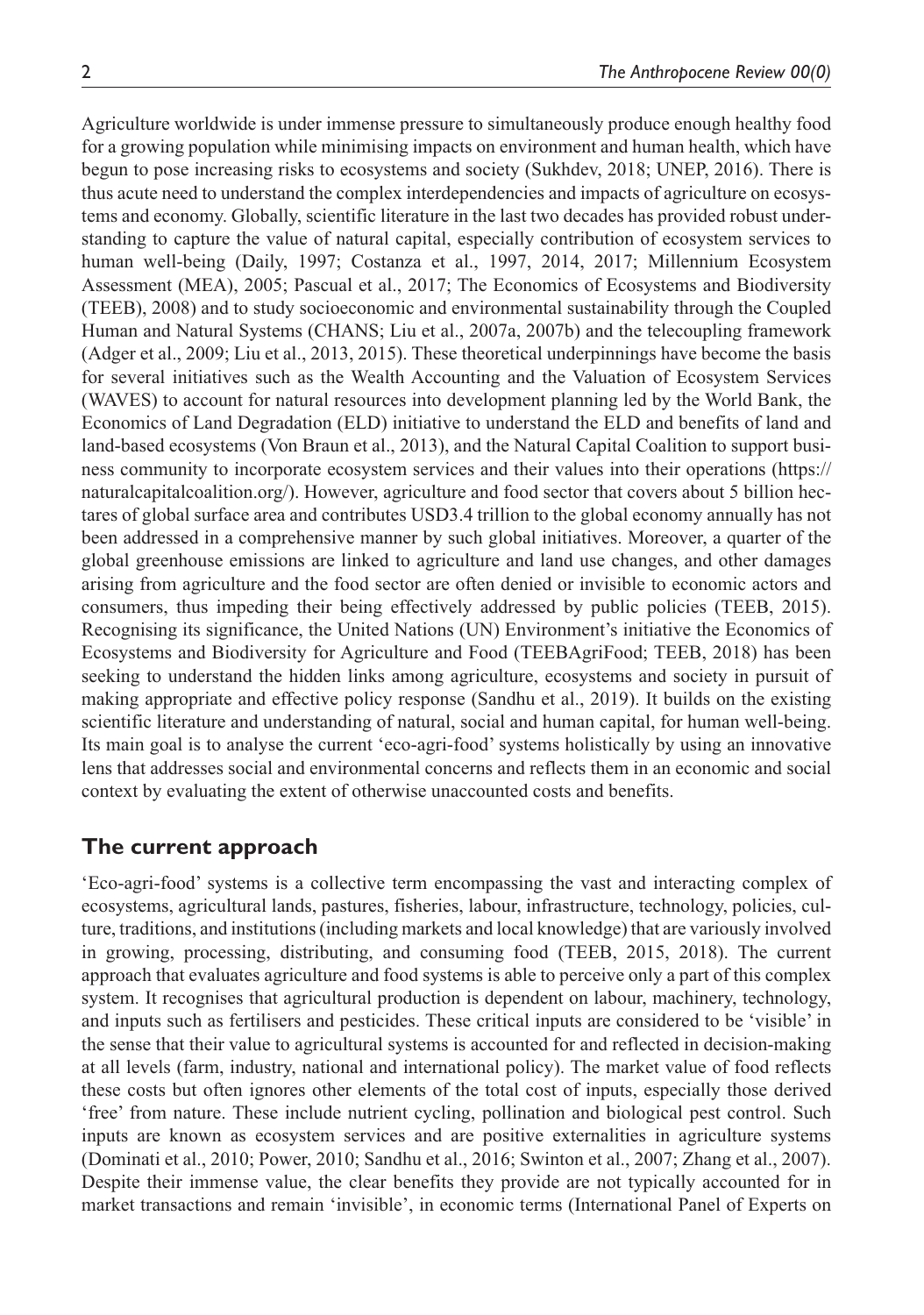Sustainable Food Systems (IPES-Food), 2016; TEEB, 2015, 2018). Negative externalities such as nutrient run-offs, losses of biodiversity, generation of greenhouse gas emissions and wastage in the entire value chain of food systems are also not captured by economic systems. Therefore, society and the economy are unable to see either the positive or negative impacts associated with agriculture and food systems.

The invisibility of large impacts and dependencies on mainstream agricultural models has become entrenched through excessive focus on 'sector' silos and 'per-hectare productivity' as the indicator of choice (TEEB, 2018). For example, agronomists may have a clear goal of improving productivity and are also aware of certain negative externalities and interdependencies on nature. However, these interconnections and dependencies are not adequately addressed in evaluations and broader policy discussions. There is limited practice of carrying out the full cost and benefits of any impacts of agronomic practices on natural, social, and human capital, let alone through the entire value chain (inputs, processing, consumption and post consumption stages). In addition, the current regulations and legislations are also focused only on limited negative externalities such as European Union legislation on nitrates for reducing water pollution from agricultural sources (Council of the European Union, 1991). Despite having sustainable use of natural resources as one of the three objectives of the Common Agricultural Policy (CAP) of Europe, there is less focus on including all invisible costs and benefits in the Common Monitoring and Evaluation Framework of the CAP (European Commission, 2018). The current approach allows only partial analysis, where significant externalities associated with many inputs and outputs to manufacturing and farming are not considered in making decisions about the adoption of such agronomic practices.

There are scientists, practitioners, farmers and policy makers, who recognise various externalities, but means of making these 'visible' is constrained due to the limitations of the current tools and approaches. Hence, the TEEBAgriFood evaluation framework has been developed to identify the types and magnitudes of such costs and benefits, which can in turn initiate appropriate policy responses (Sandhu et al., 2019).

# **The evaluation framework**

The TEEBAgriFood study has been a collective effort of about 150 experts from around the world using a transdisciplinary approach including disciplines such as agronomy, agroecology, environmental economics, health science, nutrition, social science, accounting, law, ethics, and political economy. The framework is universal (applicable to any geographical, ecological, or social context), comprehensive (includes all impacts or dependencies along the food value chain) and inclusive (supports multiple approaches to assessment). Its central tenet is that agriculture and food systems should be investigated holistically (Figure 1). This lens allows us to identify and value natural capital (e.g. well-functioning biodiversity and ecosystems), human capital (e.g. skills and knowledge), produced capital (e.g. finance and machinery) and social capital (e.g. societal interactions, relationships, formal and informal institutions) associated with agriculture and food systems. It also helps identify the impacts of diverse agriculture and food systems on natural, human, and social capital stocks, which comprise the most significant parts of the wealth of nations (World Bank, 2006).

With this lens, the 'eco-agri-food' systems can be investigated and transformed. The outcomes of this investigation can enable decision makers at farm, business, and policy level to (1) identify various externalities associated with different production systems, distribution of food- or wasterelated impacts; (2) provide information to agriculture and food businesses about options available to account for and internalise the value of environmental externalities and natural capital in their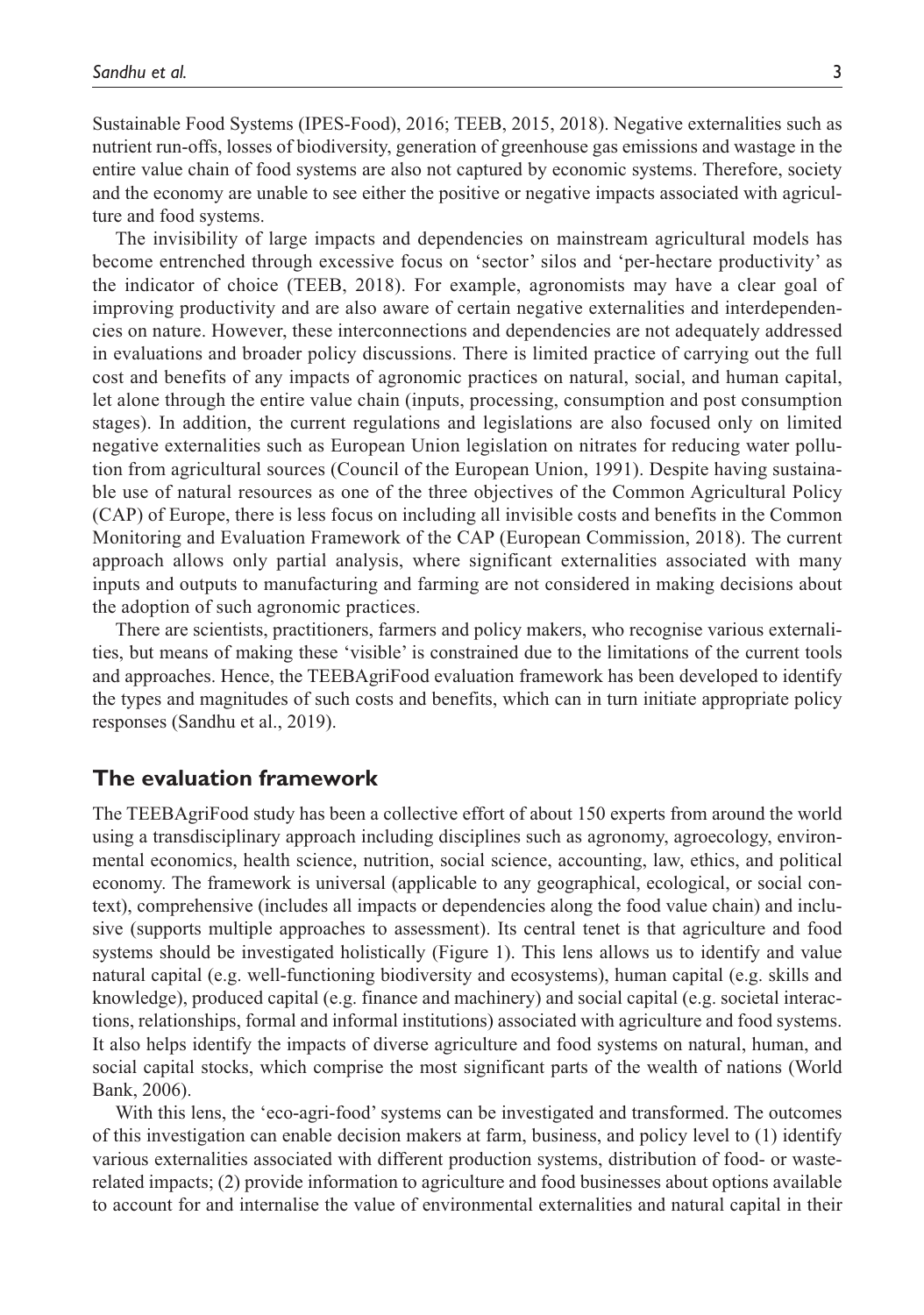

**Figure 1.** TEEBAgriFood *evaluation framework* comprises stocks, flows, outcomes and impacts. These four elements capture various interactions in the 'eco-agri-food' systems complex. The stocks comprise four different capitals – produced capital, natural capital, human capital and social capital. These stocks underpin a variety of flows encompassing production and consumption activity, ecosystem services, purchased inputs and residual flows such as pollution and greenhouse gas emissions. The dynamics of an 'ecoagri-food' system lead to outcomes that are reflected as changes in the stocks of capitals. In turn, these outcomes determine the impacts on socioeconomic, health and environmental well-being. The framework is designed for five wide ranging kinds (or families) of *applications* through the entire value chain. Each kind of application provides a set of data and questions which can be reflected by the analysis using the framework to help derive a coherent *policy response*. Policy responses can in turn support the capital base of agriculture and food systems and improve societal well-being.

businesses and in consumer awareness and (3) contextualise agricultural systems in economic and environmental policy to highlight the values generated by all types of farming systems for employment, food and ecological security. This can catalyse fruitful links among the dimensions of the 'eco-agri-food' systems for sustainable agriculture development and can effectively contribute towards the achievement of UN Sustainable Development Goals (SDGs; UN, 2015).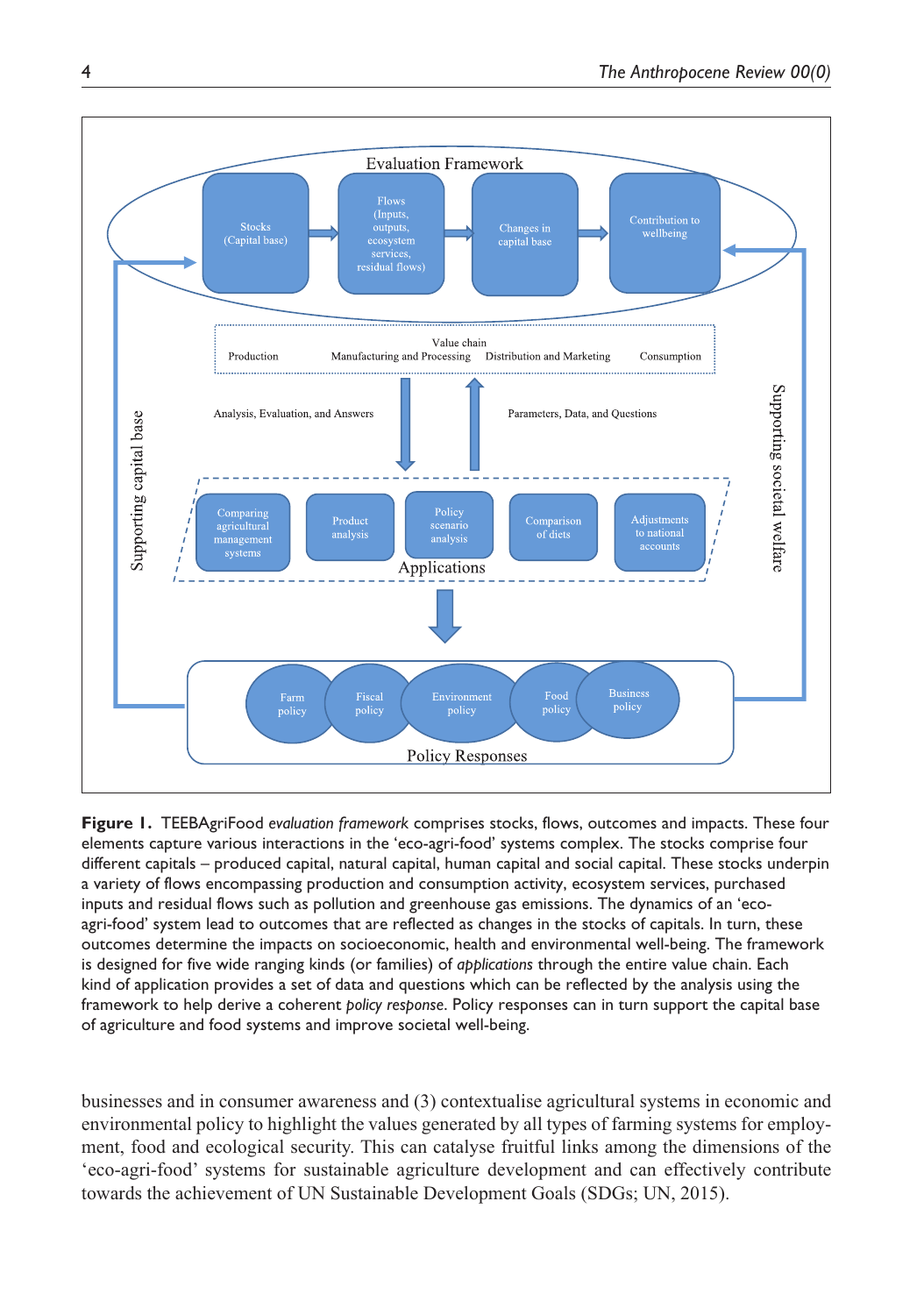# **Application for policy responses**

TEEBAgriFood's framework is being developed to look beyond the obvious and estimate costs and benefits in agriculture and food systems by considering all stages of the value chain including consumption and disposal of waste. This can help develop an appropriate policy response to correct inequities and negative externalities in agriculture and food systems. For example, when the magnitude of global food wastage and its associated social and environmental costs were not known, it was not on the policy agenda around the world. But due to recent global efforts, now it is known that approximately one-third of all food is lost or wasted and that it costs about USD1 trillion each year to the economy (Food and Agriculture Organization (FAO), 2014a). This has now become a focus of policymakers and practitioners around the world through Goal 12 of the SDGs (Target 12.3), which aims to reduce food wastage to half by 2030 (UN, 2015). However, the full environmental and social costs of food waste have not been calculated in a comprehensive way.

Similarly, this unique, innovative, comprehensive and inclusive TEEBAgriFood framework will help recognise and accelerate responses through various applications at field, business, and country level. The framework is designed to be used as a common 'wide-angle' lens for applications as diverse as (1) comparisons of different agricultural management systems (e.g. organic, conventional, natural farming, high- or low-input systems), (2) comparisons of the true costs and benefits of alternative food products (e.g. grass-fed beef versus grain-fed beef), (3) dietary comparisons (e.g. Mediterranean diet, plant based diet, vegetarian diet), (4) policy scenario analyses (e.g. farm and agricultural related public or private sector policies), and (5) to derive adjustments to the accounts (e.g. standard national accounts and adjusted national accounts after internalising externalities; Figure 1).

Application of the framework is a process that includes defining purpose of the evaluation, describing scope of the value chain, evaluating all stocks, flows, of four capitals and determining the social, economic and environmental impacts on the society (Obst and Sharma, 2018). As an application of the framework, we highlight one example from the suggested five types of applications, comparison of food products (grass-fed vs grain-fed beef). Grain-fed beef production is associated with large number of negative externalities as compared to the grass-fed beef production systems. Such studies do not capture all elements of the framework as highlighted by this example (Table 1). For example, residual flows, waste generated in all stages of value chains and impacts on human and social capital are not described or monetised (Sandhu et al., 2018). Such comparisons can be more useful for consumers and business organisations if they include information about social, health and all environmental costs throughout the value chain. A TEEBAgriFood-type analysis can examine all negative and positive externalities of beef production systems, including health concerns over antibiotic resistance, worker safety, animal welfare, impacts on local and often low-income communities and healthy diets. In addition, it is not possible to make policy decisions that promote specific outcomes on any one of these concerns without having impacts on others. Therefore, the comparison of two systems can utilise systems model for which the impacts of different policy interventions could be played out. For example, a complete assessment of the implication of single-policy measures, such as banning antibiotic use in beef production or removing subsidies for animal feedstocks, would give policy makers the ability to perceive 'ripple effects' on other parts of the food system. Framework can be used to evaluate the value, throughout the food chain (thus for producers, but also communities living near processing plants, and consumers) of alternative, low-impact ways of creating agricultural products.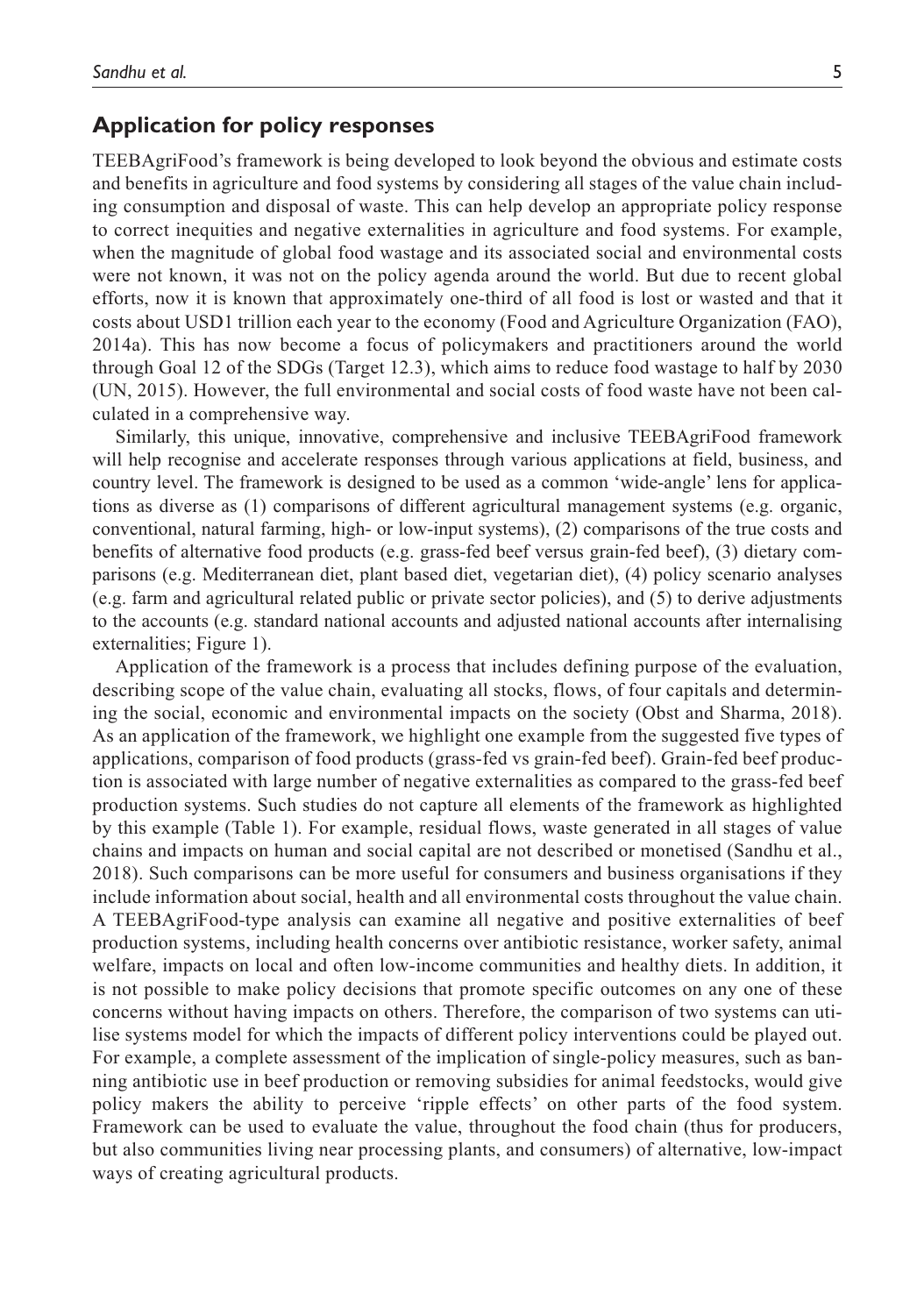| Value chain                                  | Agricultural<br>production | Manufacturing, processing, Consumption<br>distribution and retail |  |
|----------------------------------------------|----------------------------|-------------------------------------------------------------------|--|
| Outcomes (change in capital)                 |                            |                                                                   |  |
| Natural capital                              |                            |                                                                   |  |
| Produced capital                             |                            |                                                                   |  |
| Human capital                                |                            |                                                                   |  |
| Social capital                               |                            |                                                                   |  |
| Flows                                        |                            |                                                                   |  |
| Outputs                                      |                            |                                                                   |  |
| Agricultural and food production             |                            |                                                                   |  |
| Income/operating surplus                     |                            |                                                                   |  |
| Purchased inputs to production               |                            |                                                                   |  |
| Labour                                       |                            |                                                                   |  |
| Intermediate inputs (fuel, fertiliser, etc.) |                            |                                                                   |  |
| Ecosystem services                           |                            |                                                                   |  |
| Provisioning                                 |                            |                                                                   |  |
| Regulating                                   |                            |                                                                   |  |
| Cultural                                     |                            |                                                                   |  |
| Residual flows                               |                            |                                                                   |  |
| Food waste                                   |                            |                                                                   |  |
| Pollution and emissions (excess N & P,       |                            |                                                                   |  |
| GHG emissions, etc.)                         |                            |                                                                   |  |
| CUC: graph gives                             |                            |                                                                   |  |

**Table 1.** Various elements of the evaluation framework covered in the beef study are shown by shaded cells (Sandhu et al., 2018).

GHG: greenhouse gas.

| Legend |                                    |
|--------|------------------------------------|
|        | Descriptive information available  |
|        | Quantitative information available |
|        | Monetised information available    |
|        | Not included in study              |

# **Conclusion**

There are a number of potential uses of this framework: in evaluating agricultural and food, health and environmental policies at government level; comparing different food and beverage products for business; and comparing different production systems at farm level. For example, one potential example is about health impacts from exposure to agrochemicals (Forouzanfar et al., 2015; Tilman and Clark, 2014; Trasande et al., 2015). In the European Union, pesticide exposure causes annual health and economic costs at about USD127 billion, almost four times as high as the second highest category (plastics; Trasande et al., 2015). Current evaluations of agricultural policies do not consider these agriculture and food system systemic impacts. Hence, we often fail to consider links such as those between pesticide use (often supported by large subsidies) and the rising costs of health care in a country, let alone their impact on biodiversity, natural resources and environmental justice.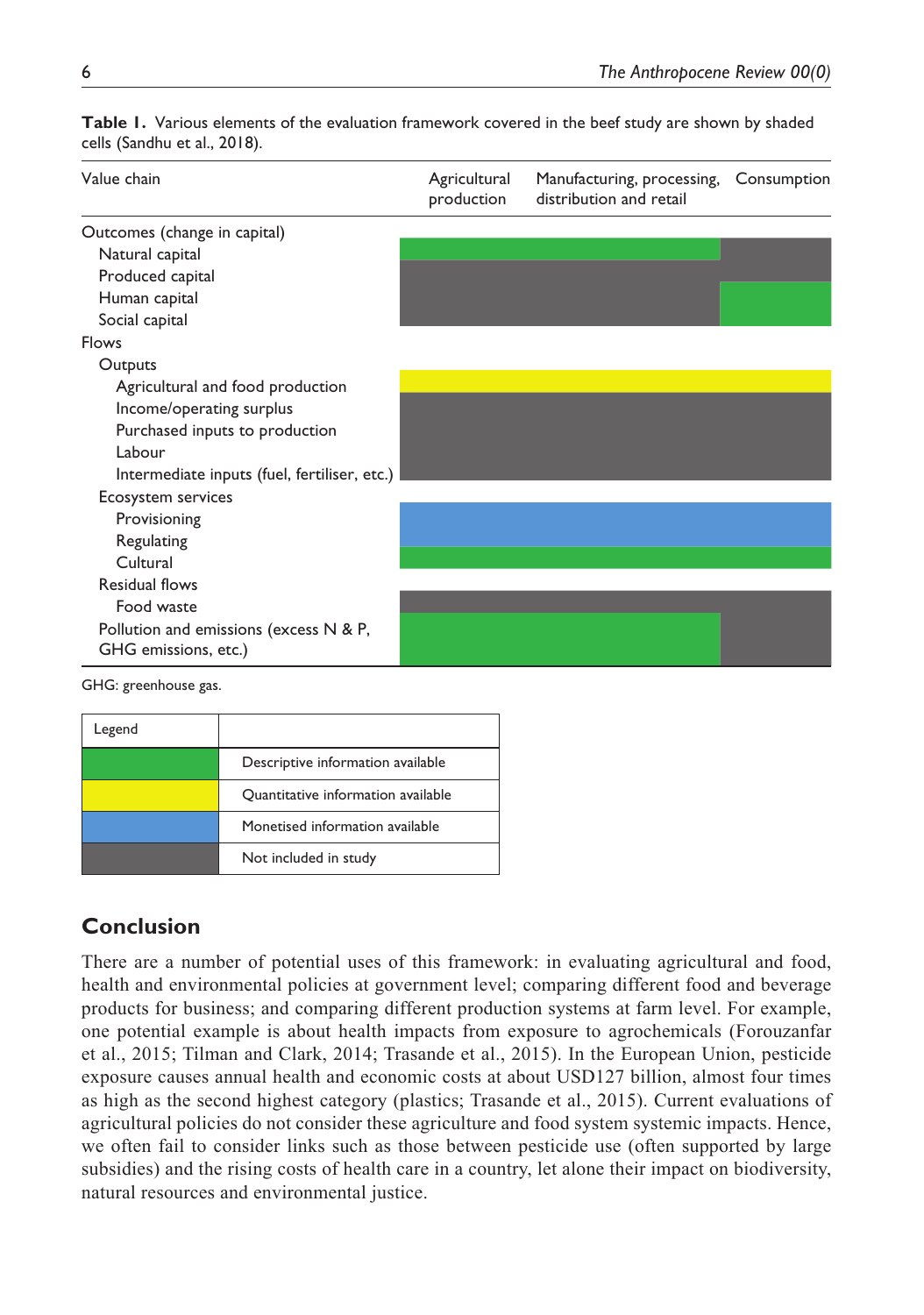Another potential use is at farm level, where 500 million family farms are recognised globally (FAO, 2014b) and farming employs one-quarter of the globally employed population (ILOSTAT, 2018). However, there is less emphasis on valuing this key component of the agriculture sector in national and global policies. The framework can help evaluate the socioeconomic dependence of large numbers of rural dwellers on the farming sector so that these contributions can be valued as an integral part of the economic systems and be duly rewarded by society.

The TEEBAgriFood framework builds on the existing robust scientific underpinnings and extends them to provide a way forward for the global agriculture community to evaluate the current and future 'eco-agri-food' systems. This will help to develop new impetus and modify current agriculture and food systems, so that they can be equitable, deliver the required amount of food, meet calorific and nutritional requirements of all, minimise waste, protect biodiversity and ecosystem services and reduce climate risks. TEEBAgriFood intends to build a consensus among citizens, farmers, businesses, policy makers and other decision makers by recommending an innovative lens that acknowledges, integrates and reflects linkages between agriculture, environment and society. It is a novel step in the direction to evaluate the true costs and benefits of 'eco-agri-food' systems by using a transdisciplinary approach. We see this not as an end point, but a beginning, as scholars build upon this work and improve the valuation of externalities. We believe it has potential to stimulate policy shifts to identify and correct the inadequacies of agriculture and food systems in numerous countries around the world. It could be particularly effective if it is used by countries and by transnational initiatives (such as the European Union's CAP), to evaluate choices from the perspective of achieving the SDGs, which are all strongly dependent on achieving truly healthy and equitable agricultural and food systems.

#### **Declaration of conflicting interests**

The author(s) declared no potential conflicts of interest with respect to the research, authorship and/or publication of this article.

#### **Funding**

The authors disclosed receipt of the following financial support for the research, authorship, and/or publication of this article: The TEEBAgriFood study is funded by the Global Alliance for the Future of Food, European Commission, and the Government of Norway.

### **ORCID iD**

Harpinder Sandhu **D** <https://orcid.org/0000-0001-5428-094X>

#### **References**

- Adger WN, Eakin H and Winkels A (2009) Nested and teleconnected vulnerabilities to environmental change. *Frontiers in Ecology and the Environment* 7: 150–157.
- Costanza R, d'Arge R, de Groot R et al. (1997) The value of the world's ecosystem services and natural capital. *Nature* 387: 253–260.
- Costanza R, de Groot R, Braat L et al. (2017) Twenty years of ecosystem services: How far have we come and how far do we still need to go? *Ecosystem Services* 28: 1–16.
- Costanza R, de Groot R, Sutton PC et al. (2014) Changes in the global value of ecosystem services. *Global Environmental Change* 26: 152–158.
- Council of the European Union (1991) *Council Directive 91/676/EEC of 12 December 1991 Concerning the Protection of Waters against Pollution Caused by Nitrates from Agricultural Sources*. Brussels: Council of the European Union.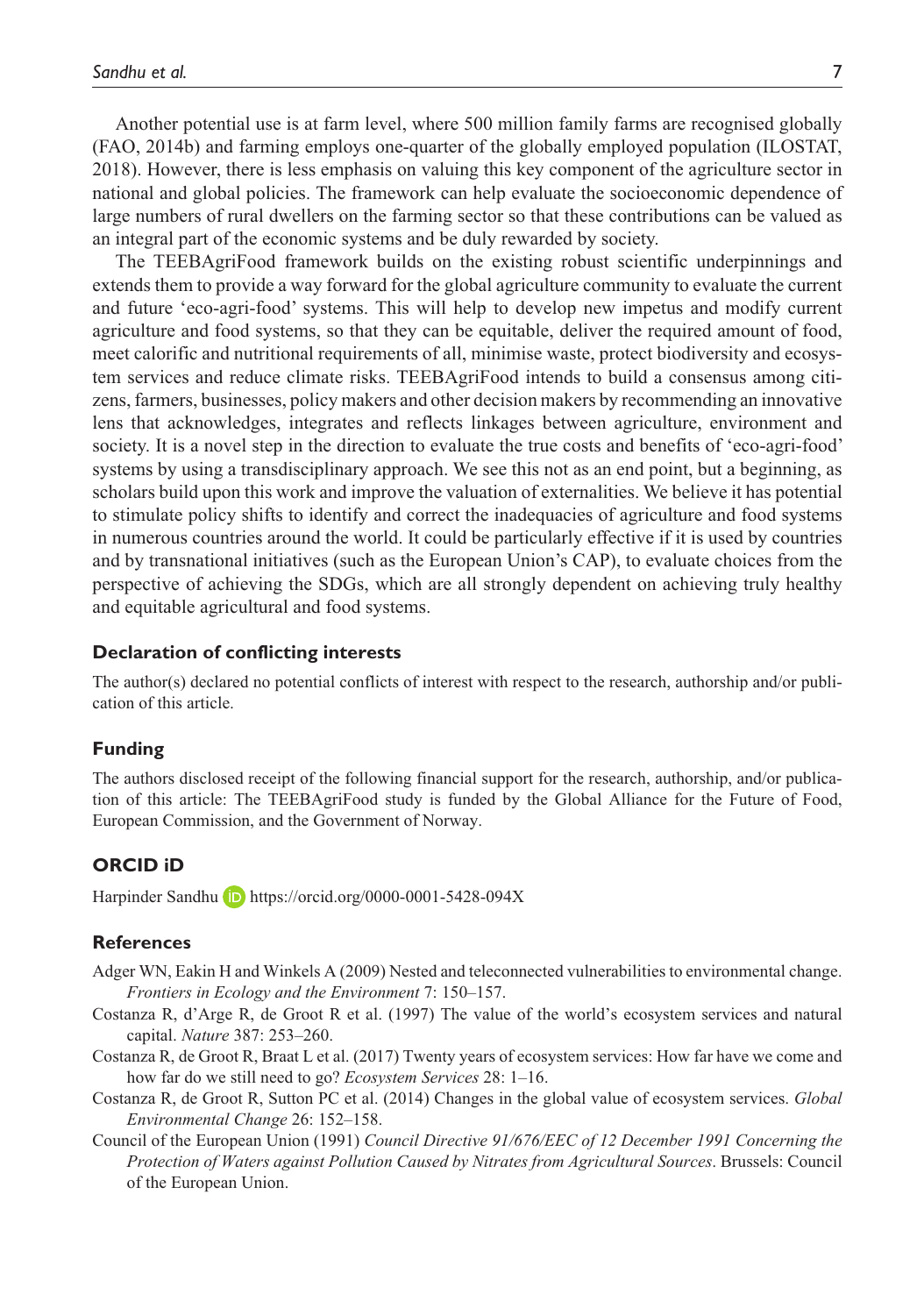- Daily GC (1997) *Nature's Services: Societal Dependence on Natural Ecosystems*. Washington, DC: Island Press.
- Dominati E, Patterson M and Mackay A (2010) A framework for classifying and quantifying the natural capital and ecosystem services of soils. *Ecological Economics* 69: 1858–1868.
- European Commission (2018) Report on the implementation of the Common Monitoring and Evaluation Framework and first results on the performance of the Common Agricultural Policy. Report from the Commission to the European Parliament and the Council. Available at: [https://ec.europa.eu/info/food](https://ec.europa.eu/info/food-farming-fisheries/key-policies/common-agricultural-policy/cap-glance/cmef_en)[farming-fisheries/key-policies/common-agricultural-policy/cap-glance/cmef\\_en](https://ec.europa.eu/info/food-farming-fisheries/key-policies/common-agricultural-policy/cap-glance/cmef_en)
- Food and Agriculture Organization (FAO) (2014a) *Food Wastage Footprint: Full-Cost Accounting*. Rome: FAO.
- Food and Agriculture Organization (FAO) (2014b) *The State of Food and Agriculture 2014: Innovation in Family Farming*. Rome: FAO.
- Forouzanfar MH, Alexander L, Anderson HR et al. (2015) Global, regional, and national comparative risk assessment of 79 behavioural, environmental and occupational, and metabolic risks or clusters of risks in 188 countries, 1990-2013: A systematic analysis for the Global Burden of Disease Study 2013. *The Lancet* 386: 2287–2323.
- ILOSTAT (2018) Geneva: International Labour Organization. Available at:<https://www.ilo.org/ilostat>
- International Panel of Experts on Sustainable Food Systems (IPES-Food) (2016) *From Uniformity to Diversity: A Paradigm Shift from Industrial Agriculture to Diversified Agroecological Systems*. Louvain-la-Neuve: IPES-Food.
- Liu J, Dietz T, Carpenter SR et al. (2007a) Coupled human and natural systems. *AMBIO: A Journal of the Human Environment* 36: 639–649.
- Liu J, Dietz T, Carpenter SR et al. (2007b) Complexity of coupled human and natural systems. *Science* 317: 1513–1516.
- Liu J, Hull V, Batistella M et al. (2013) Framing sustainability in a telecoupled world. *Ecology and Society* 18: 26.
- Liu J, Hull V, Luo J et al. (2015) Multiple telecouplings and their complex interrelationships. *Ecology and Society* 20: 44.
- Millennium Ecosystem Assessment (MEA) (2005) *Ecosystems and Human Well-Being: Synthesis*. Washington, DC: Island Press.
- Obst C and Sharma K (2018) The TEEBAgriFood framework: Towards comprehensive evaluation of eco-agrifood systems. TEEB for Agriculture & Food: Scientific and Economic Foundations, UN Environment, Geneva, pp. 203–245.
- Pascual U, Balvanera P, Díaz S et al. (2017) Valuing nature's contributions to people: The IPBES approach. *Current Opinion in Environmental Sustainability* 26: 7–16.
- Power AG (2010) Ecosystem services and agriculture: Tradeoffs and synergies. *Philosophical Transactions of the Royal Society B* 365: 2959–2971.
- Sandhu H, Gemmill-Herren B, de Blaeij A et al. (2018) Application of the TEEBAgriFood framework: Case studies for decision-makers. TEEB for Agriculture & Food: Scientific and Economic Foundations Report, UN Environment, Geneva, pp. 292–325.
- Sandhu H, Müller A and Sukhdev P (2019) Transformation of agriculture and food systems: Application of TEEBAgriFood framework. *Solutions* 10: 73–79.
- Sandhu H, Wratten S, Porter J et al. (2016) Mainstreaming ecosystem services into future farming. *Solutions* 7: 40–47.
- Sukhdev P (2018) Smarter metrics will help fix our food system. *Nature* 558: 7.
- Swinton SM, Lupi F, Robertson GP et al. (2007) Ecosystem services and agriculture: Cultivating agricultural ecosystems for diverse benefits. *Ecological Economics* 64: 245–252.
- The Economics of Ecosystems and Biodiversity (TEEB) (2008) *The Economics of Ecosystem & Biodiversity: An Interim Report*. Cambridge: A Banson Production.
- The Economics of Ecosystems and Biodiversity (TEEB) (2015) *TEEB for Agriculture & Food: An Interim Report*. Geneva: United Nations Environment Programme. Available at: [http://www.teebweb.org/agri](http://www.teebweb.org/agriculture-and-food/interim-report/)[culture-and-food/interim-report/](http://www.teebweb.org/agriculture-and-food/interim-report/)